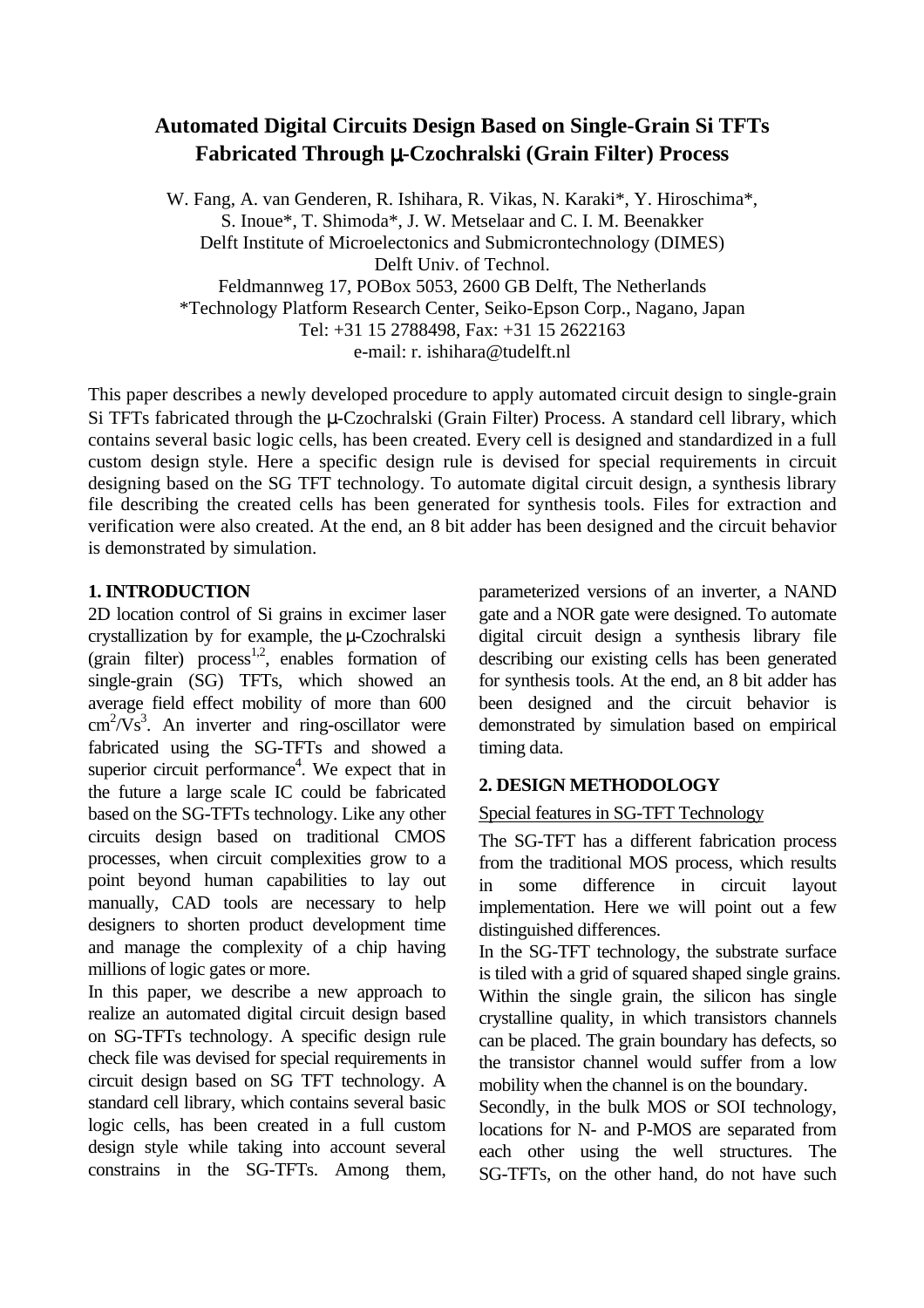well structure, hence, P/N channel transistors can be placed at any position, which gives more flexibility.

Another difference is that, like other TFTs, the device isolation of SG-TFTs is done by etching a way of the Si between the devices instead of the wells, the LOCOS or the trench isolation used in the bulk MOS FETs.

#### Approaches for automated design

Several design approaches exist in VLSI ranging from high-performance handcrafted design to fully programmable, medium-to-low performance designs. For the SG TFTs, we have chosen the standard-cells based design (CBD), since it allows one to reuse high quality cells using full custom design and also it offers a high level of automization. A detailed description of standard cell design flow is shown in Figure 1. After creating a behavior level design using a high level languages like VHDL and simulation taking into account a specification, synthesis tool will pick up proper logic cells to realize a circuit. Here we created an original cell library based on the SG-TFTs. The synthesis tool will then connect them to realize the intended function. Subsequently, placement and routing will be done automatically with specific CAD tools. Here we have created a special technology file for the SG-TFTs which is used to verify the layout.



**Fig. 1 Flow-chart of standard cell based design used for the SG-TFTs** 

After the verification of the layout, the final circuit layout would be taped out. We have used Cadence Design System for the whole procedure except Synopsys for the synthesis.

#### **3. TECHNOLOGY DESCRIPTION**

#### Technology files

Firstly, a technology file is created for the SG-TFTs. In the technology file, mask information is stored which defines materials and rules we use in the fabrication process. It contains the following: layer definitions; device definitions; layer, and physical- and electrical rules. For the layer definition we added two special layers into the standard CMOS technology description. Those are GF and SG, which defines the grain-filter and grain boundaries, respectively. Although the layer SG is not used for a mask in manufacturing, in the design phase it shows boundaries which limit a room within which channel should be placed. The SG layer can be designed by grow operation of the GF. For the physical rule, we have used 0.6 µm design rule with a minimum gate length of 1.5  $\mu$ m and length of the single-grain of  $5.9 \mu m$ . Figure 2 shows example of designed SG-TFTs inside single grain.



**Fig. 2 Example of two isolated SG TFTs with the GF (two squares with 1**µ**m length) and SG (two square with 5.9** µ**m length) layers.** 

#### Design rule checker (DRC)

The DRC checks for rules such as separation between same metal layers or a minimum width of a layer, etc. Besides those basic rules, for the SG-TFT process, a special rule was created, that is, the rule: a transistor channel must be located within the grain, an alarming is given when transistor channel fall over or out of the grain boundary.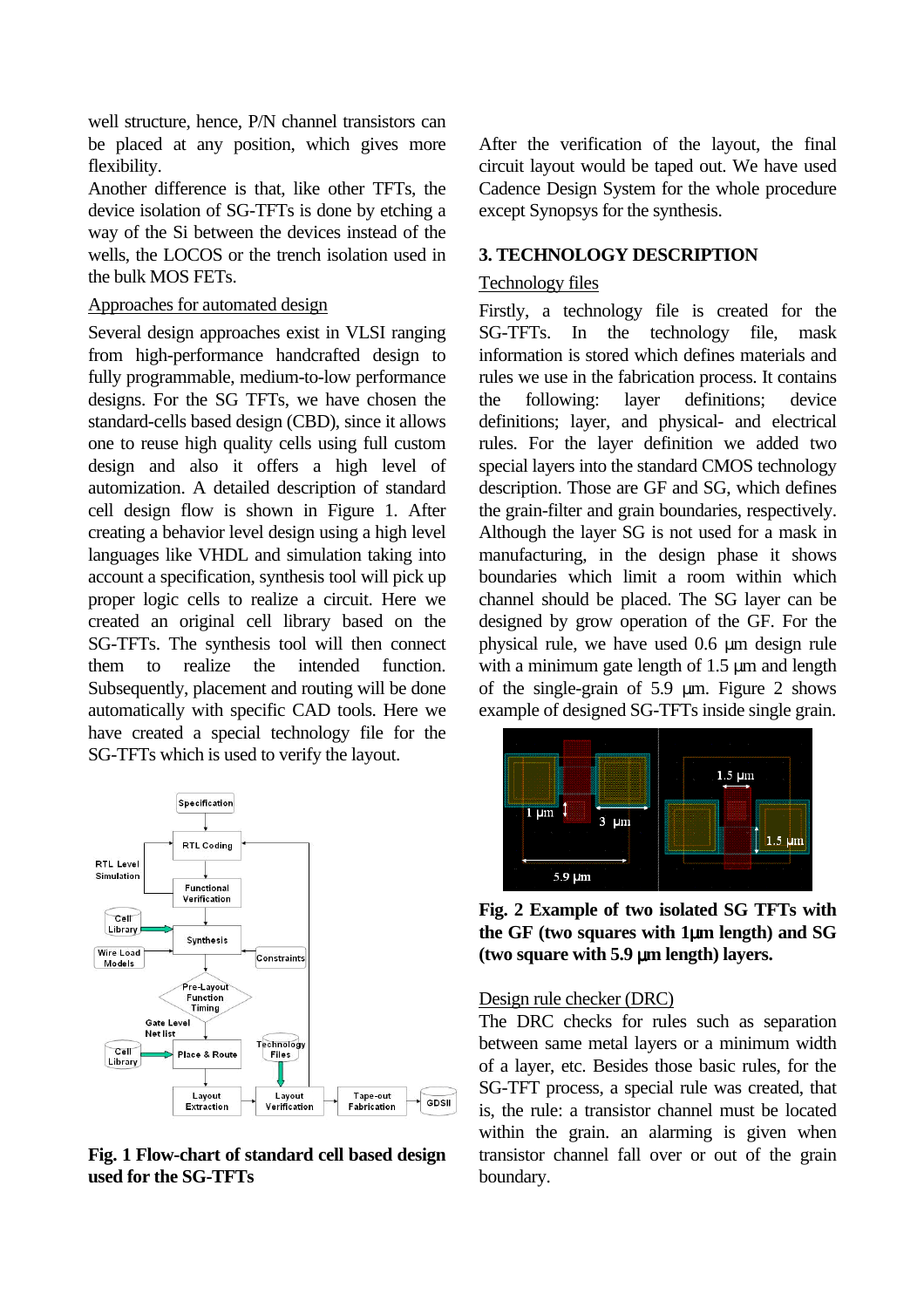### **4. STANDARD CELL DESIGN**

#### Standard cell library

Every standard cell is designed in a full custom style and carefully characterized. We designed inverters, NANDs with 2 and 3 inputs, NORs with 2 and 3 inputs, XOR/XNOR and D flip flop. Here the ratio between channel length and width was kept at 1 while ratio of the length between the p- and n-channel SG-TFTs is kept at 2 according to the mobility difference between the two.



**Fig. 3 Layout of 2 inputs NOR** 

We created also parameterized cells for 3 gates: the inverter, the 2 inputs NAND, and the 2 inputs NOR, to create all variety of sizes for a cell to realize multiple current driving strengths.

### Cell verification

The created cells were verified by the aforementioned special DRC. The cells were extracted and Layout versus Schematic (LVS) check was also performed to compare the extracted netlist against the netlist described by the schematic view. Here we didn't perform Electrical Rule Checks (ERC), however basic short or open circuit problems can be alarmed

during the LVS step. We used Spectre as simulator to do switch level functional check. Before simulation, a test bench and also a schematic view have to be created to provide input signals and power supply to the cell symbol. Figure 4 shows an example of the functional check simulation for the 2 inputs NOR. From the wave form, the NOR function could be verified.



**Fig.4. Simulation of the 2 inputs NOR** 

### **5. DEMONSTRATION**

#### 8-Bit Adder Design

Using the CBD with the modifications for the SG-TFTs, we demonstrated the automated design of a 8-bit adder with the flow shown in Fig. 1. First, the 8 bit adder is described in the VHDL at the RTL level. After verification, using a logic synthesis tool from Synopsys, the description was then translated into a netlist containing the logic elements of the created cell libraries.



**Fig. 5 Netlist of 8-bit adder**